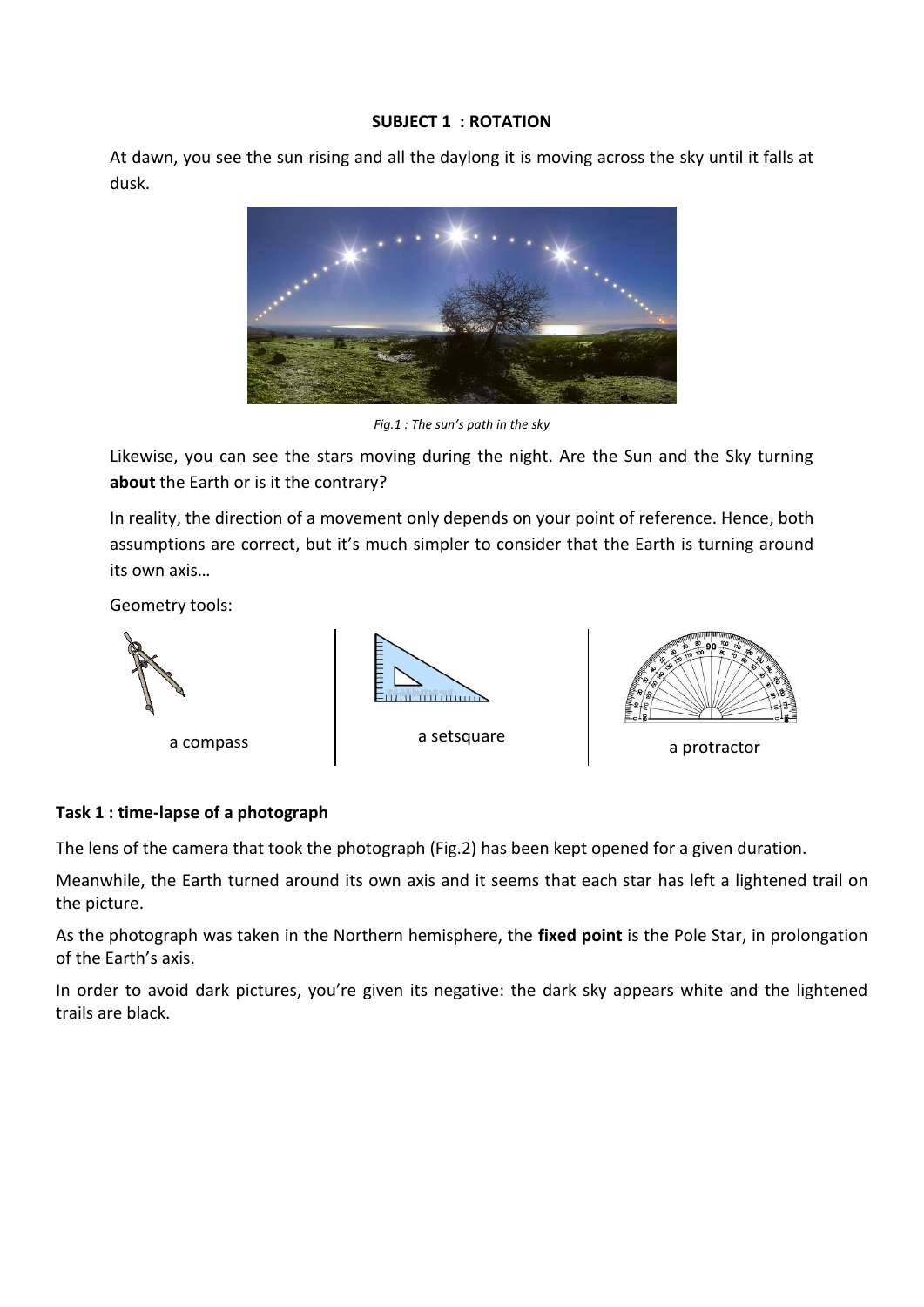

*Fig.2 : Time-lapse*

**Find the time lapse of this photo. Explain your method.**

# **Task 2 : time-lapse of a photograph (2)**

This time, the photograph was taken from Reunion Island: no star corresponds with the prolongation of the Earth's axis! The time-lapse was 1 hour and 20 minutes.



**Find the celestial South pole.**